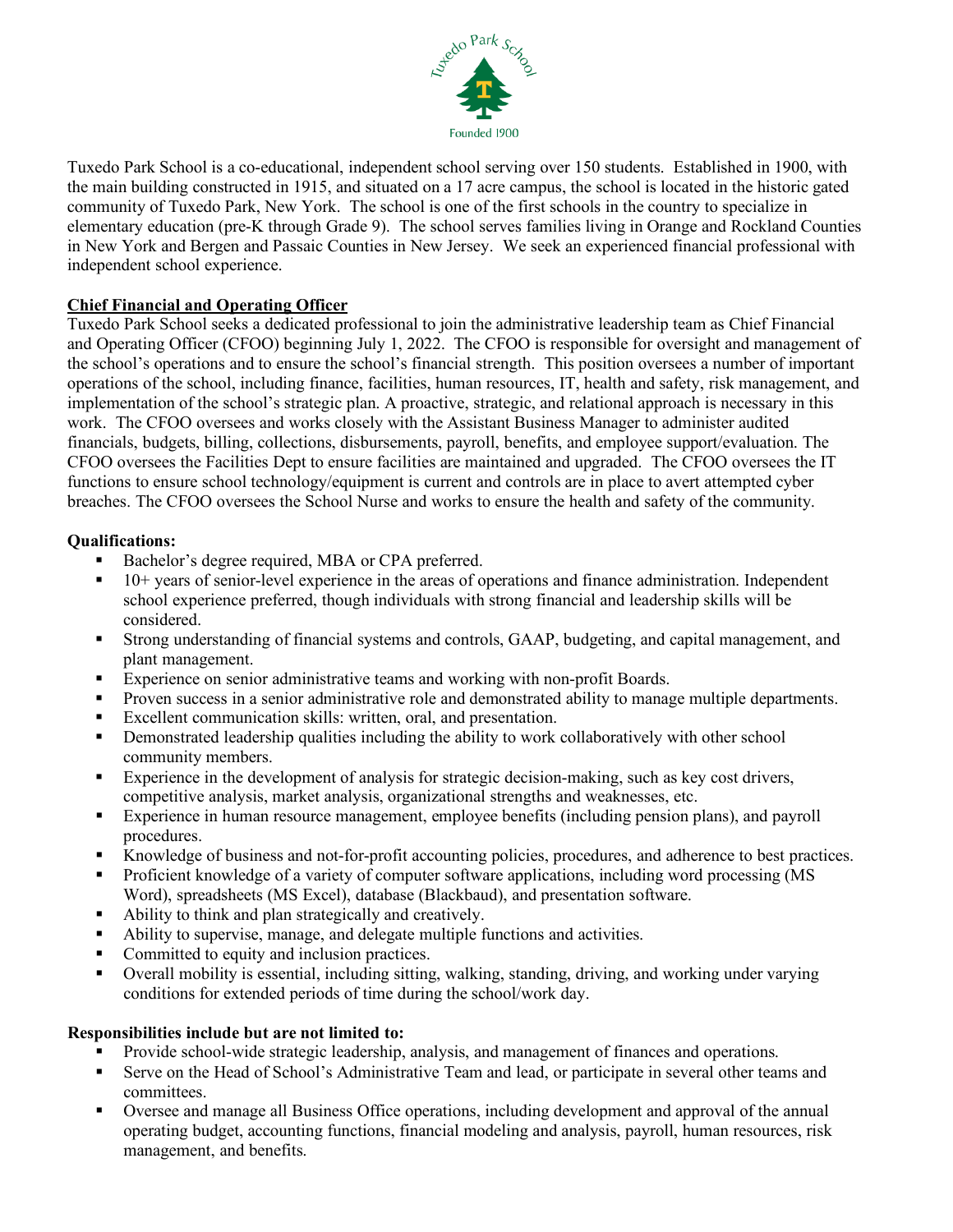- Oversee all financial reporting, including the periodic reports of operating results compared to the budget, and periodic bank covenant review. Audiences for financial information include the Board of Trustees, the Finance Committee, the Head of School, other administrators and internal departments, lenders, and other authorities.
- Build and/or maintain the school's short- and long-term strategic financial models.<br>
Nuevoe the edministration of the school's endowment, ensure compliance with inv
- Oversee the administration of the school's endowment, ensure compliance with investment/spending policy, implement investment decisions of the Investment Committee, and coordinate with the endowment consultants, investment managers, and custodians.
- Oversee School operations including personnel, maintenance, transportation, IT, food services, health services and other outside vendors.
- Evaluate the Business Office's strengths and weaknesses and develop goals/plans and systems that will improve department performance and customer service.
- Oversee the annual financial and 403b plan audits and filing of 990 tax returns.
- Serve as chief staff liaison to Board committees, including but not limited to, the Finance, Audit, Building & Grounds, and Investment committees. Work closely with Committee chairs, organizing agendas, meeting materials and presenting at meetings.
- Negotiate with lenders when necessary to ensure that funding is secured for needs of the school and ensure compliance with loan terms.
- Ensure that the school is in compliance with all local and state reporting requirements.
- Collaborate effectively with and provide support for Advancement, Admissions, and other departments.
- Manage and oversee the school's physical plant. Coordinate with the Facilities Supervisor on oversight of the physical plant, grounds, and construction functions. Assist with planning and direct all replacements and renewals of the physical plant.
- Publicly represent the school in a positive and proactive way, collaborating with other School administrators, neighbors, and Village of Tuxedo Park officials.
- **Maintain appropriate professional memberships and represent the school at related meetings and** conferences.
- Provide sound and consistent employment policies, adequate staffing levels, compensation, and appropriate benefits programs for all facets of school operations.
- Help implement and administer all employee benefit programs, including health insurance, retirement, worker's compensation, life insurance, wellness programs, and other related plans.
- Collaborate with the Head of School and other senior administrators on providing leadership regarding employee hiring, termination, compensation, and management.
- Manage and make decisions regarding insurance programs: property, casualty, medical, workers' compensation.
- Work collegially within a diverse community and communicate effectively with diverse populations.
- Demonstrate an interest in diversity, equity, inclusion, and belonging work and participate in professional development as related to DEIB work
- **Proactively anticipate the needs of teachers and academic leaders. Create systems and procedures to ensure** staff have the resources to support the overall success of the school.
- Work with the Board and Head of School to execute the strategic initiatives of the school and ensure the school is executing its mission.
- **Manage relationships with all operations vendors and custodial services.**
- Implement legally compliant safety procedures and drills for fire, evacuation, lockdown, shelter-in, etc.; oversee compliance with staff CPR and AED training and certification.
- Manage business office staff and all business office financial accounts.
- Maintain purchasing and vendor contracts/insurance records.
- Maintain and retain all corporate documents, including deeds, master plan, articles of incorporation, and all documents required for effective running of the school.
- Establish/maintain employment policies in compliance to NYS law and respond to employment law changes.